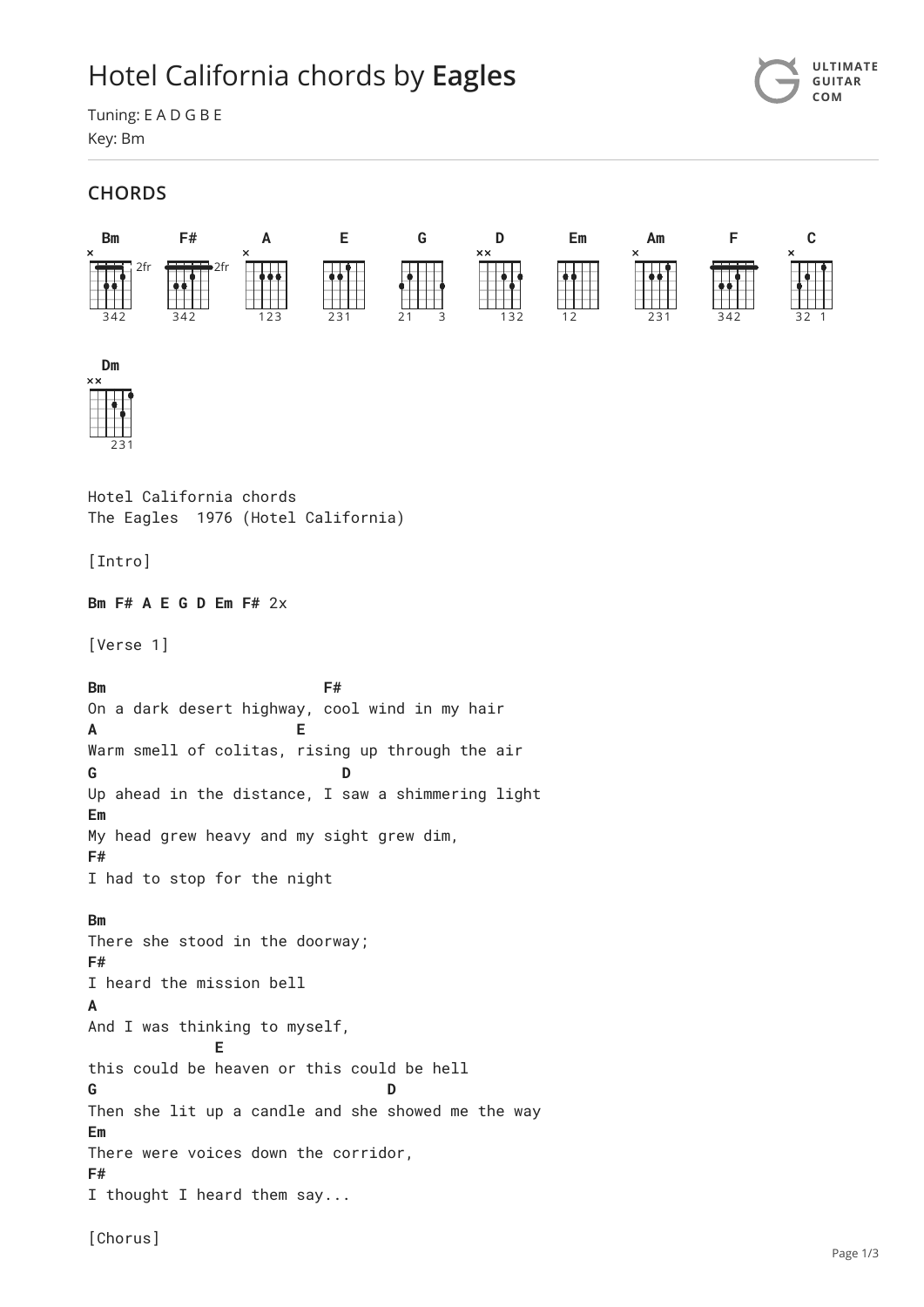G Welcome to the hotel California; such a lovely place, such a lovely face Plenty of room at the hotel California, any time of year, you can find it here [Verse 2] **Bm** Her mind is tiffany-twisted, she got the Mercedes Benz  $\mathbf{A}$ She got a lot of pretty, pretty boys, that she calls friends G How they dance in the courtyard, sweet summer sweat. Em Some dance to remember, some dance to forget So I called up the captain, please bring me my wine He said, we haven t had that spirit here since nineteen sixty nine G And still those voices are calling from far away Wake you up in the middle of the night, just to hear them say [Chorus] G Welcome to the hotel California; such a lovely place, such a lovely face G They re living it up at the hotel California What a nice surprise, bring your alibis [Verse 3] Mirrors on the ceiling, the pink champagne on ice **G D F# Bm G D Em F# Bm F# A E G D Em F# Bm F# A E G D Em F# G D F# Bm G D Em F# Bm F#**